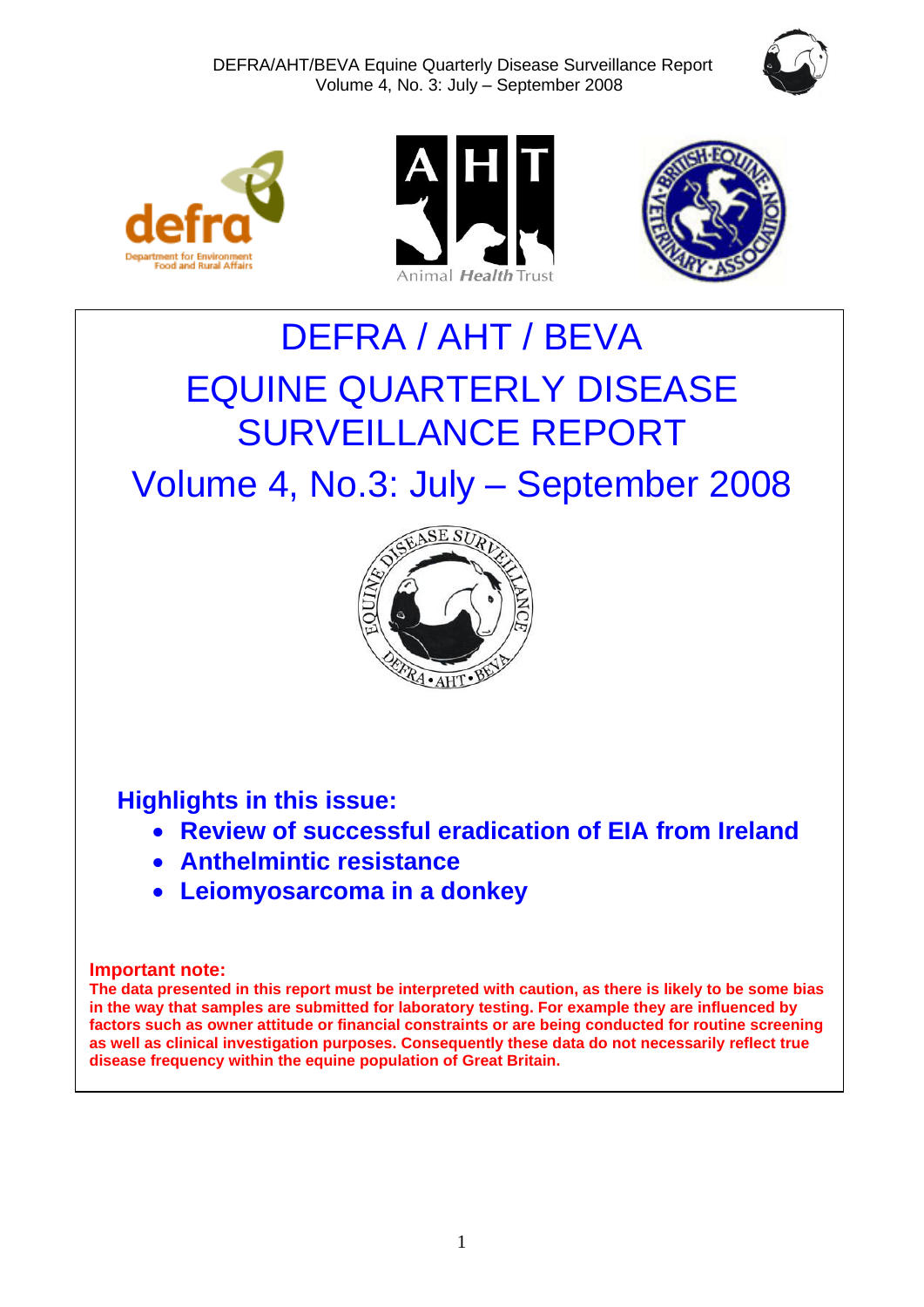

# **TABLE OF CONTENTS**

| <b>INTRODUCTION</b>                                                       | 3               |
|---------------------------------------------------------------------------|-----------------|
| VIROLOGY DISEASE REPORT FOR THE THIRD QUARTER OF 2008                     | 6               |
| <b>EQUINE HERPES VIRUS ABORTION</b>                                       | 7               |
| EQUINE HERPES VIRUS NEUROLOGICAL DISEASE                                  | $\overline{7}$  |
| <b>EQUINE HERPES VIRUS RESPIRATORY DISEASE</b><br><b>EQUINE INFLUENZA</b> | $\frac{7}{7}$   |
| <b>REVIEW ARTICLE: SUCCESSFUL ERADICATION OF EIA FROM IRELAND</b>         | 8               |
| <b>BACTERIOLOGY DISEASE REPORT FOR THE THIRD QUARTER OF 2008</b>          | 10              |
| TOXIC & PARASITIC DISEASE REPORT FOR THE THIRD QUARTER OF 2008            | 11              |
| <b>FOCUS ARTICLE: ANTHELMINTIC RESISTANCE</b>                             | 12              |
| <b>REPORT ON POST-MORTEM EXAMINATIONS FOR THE THIRD QUARTER 2008</b>      | 14              |
| <b>EAST ANGLIA</b>                                                        | 14              |
| <b>HOME COUNTIES</b>                                                      | 15              |
| <b>SOUTH WEST</b>                                                         | 15              |
| <b>SCOTLAND</b>                                                           | $\frac{15}{15}$ |
| <b>NORTHERN IRELAND</b>                                                   |                 |
| <b>CASE REPORT: ABDOMINAL TUMOUR IN A DONKEY</b>                          | 18              |
| <b>ACKNOWLEDGEMENTS</b>                                                   | 20              |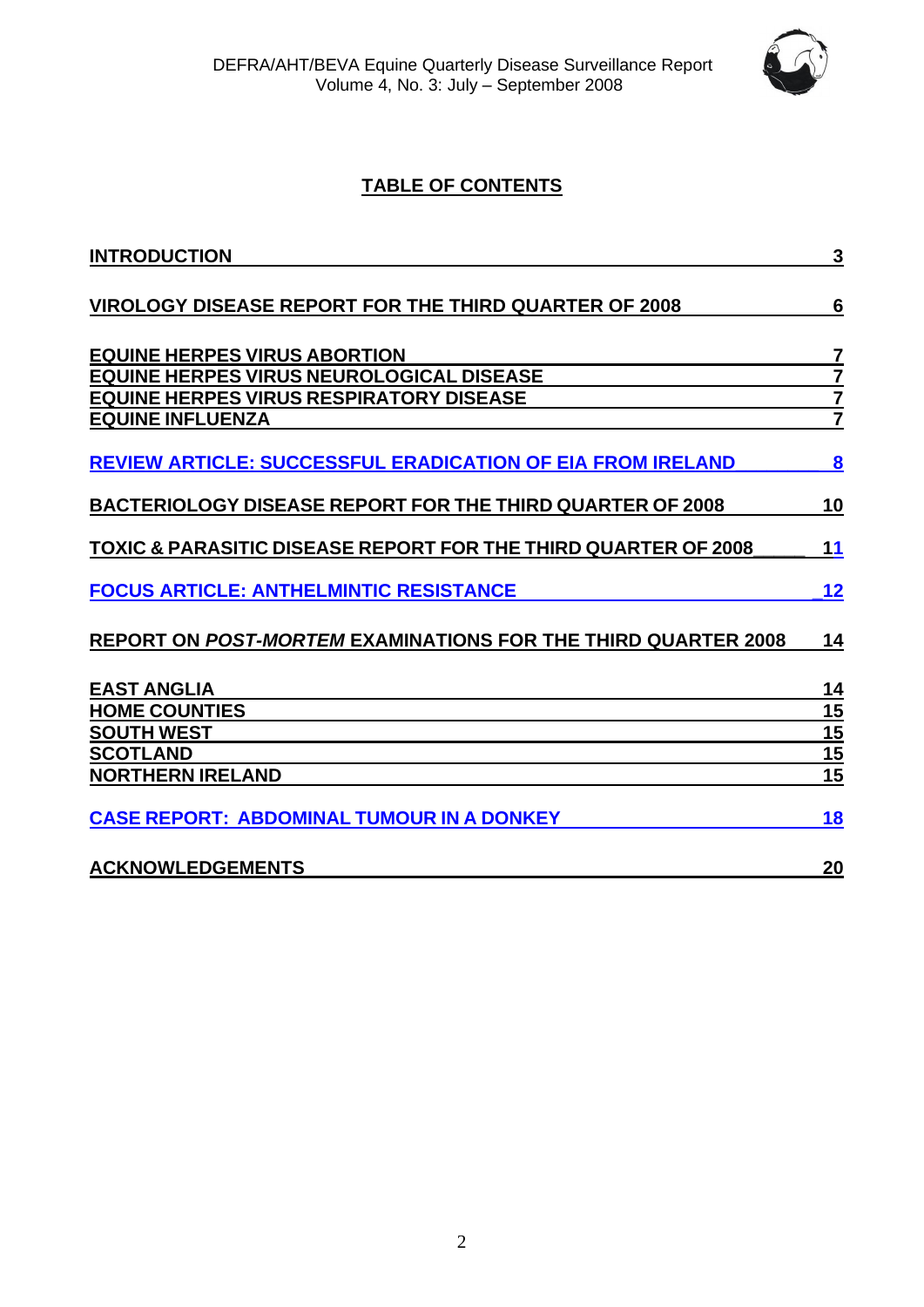

# **Introduction**

Welcome to the third quarterly equine disease surveillance report for 2008 produced by DEFRA, BEVA and the Animal Health Trust. Regular readers will be aware that this report collates equine disease data arising from multiple diagnostic laboratories and veterinary practices throughout the United Kingdom giving a unique insight into equine disease occurrence on a national scale.

The British Horseracing Authority (BHA) has recently released new guidelines for the Veterinary Certification of Equine Influenza Vaccination. National animal health and racing authorities rely on vaccination to control influenza virus. This is an important factor in the free movement of racehorses between the UK and other countries. There have been a number of problems with equine passports including where alterations to entries need to be made. The BHA's view concluded that simple rules need to be followed and that a clear commitment to disease control was needed. If an alteration must be made then only the veterinary surgeon that made the original entry shall be able to alter it. A single line should be struck through the erroneous entry; the original information should still be readable. A new full entry should be made on the next available line. From 2009 thoroughbred passports will have a new format where the initial three primary vaccinations are in a separate section. If these should need to be repeated then they should be labeled 1, 2 and 3 on a new line of the passport. If an incorrect entry is found the BHA veterinary officer endorsing the passport will use the same practice as the FEI, i.e. use red ink below the entry to enter the reason why it is out of order. A BHA V2 form will then be stapled to the passport.

A pilot study has recently been carried out to determine the frequency of common syndromic conditions in horses in the UK. This has been led by the Blue Cross horse charity in conjunction with other equine welfare groups. This is the first study of this kind to establish the frequency of common conditions in the general horse population. Initial results have proved very promising and it is proposed to extend the project to gather further information. Once these data are available it is hoped to include a summary of the findings in a future quarterly disease surveillance report.

Scientists at The Animal Health Trust (AHT) and Liverpool University have been awarded funding from the Horse Trust to find a way to identify and eventually eliminate Fell Pony Syndrome. The scientists will be working in conjunction with the Fell Pony Society. Fell pony syndrome is associated with a severe immune deficiency caused by a genetic defect; foals born with the defect do not survive more than a few weeks. Dr June Swinburne of the AHT hopes that once the genetic fault is identified breeders will be able to test whether their breeding stock are carriers and thus prevent diseased foals being born. Fell ponies are designated as at risk by the Rare Breeds Survival Trust, as there are less than 1,500 breeding mares globally.

Internationally 'Glanders' (a potentially zoonotic infection caused by infection with the bacterium *Burkholderia mallei*) was reported in the Sao Paulo region of Brazil on 8th September 2008. Prior to this the last report of the disease from this part of Brazil was in the 1960's. As it was possible that horses had been imported to the UK from Brazil at this time, Defra undertook a preliminary outbreak assessment and tracing exercise (Click [here\)](http://www.defra.gov.uk/animalh/diseases/monitoring/pdf/glanders-brazil080924.pdf) which identified 4 consignments containing a total of five horses being imported to Britain. As there was a low risk to the UK equine population Defra located, isolated and re-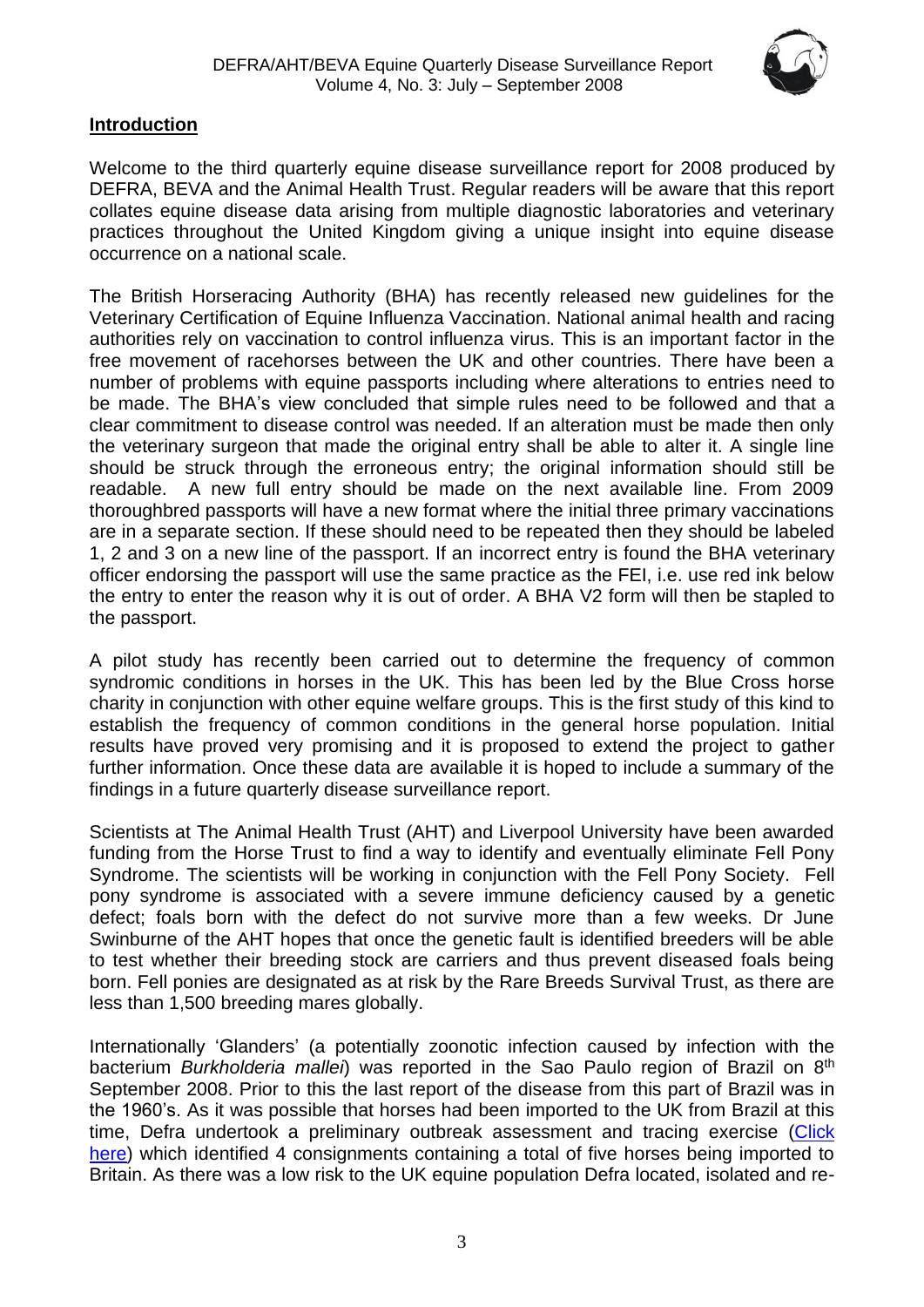

tested these five horses. Defra is also working with the European Commission to ensure that current import standards from Brazil are being met. Veterinary surgeons should familiarize themselves with the clinical signs of Glanders and immediately report any suspicious cases (especially South American imports) to their Divisional Veterinary Manager.

Continuing on the theme of emerging equine infections, we are pleased to say that for the first time these reports include data on testing for West Nile virus (WNV) infection. These data have been made available from the Veterinary Laboratories Agency (VLA), Weybridge and follow a welcomed modification of policy from Defra that allows WNV to be eliminated from differential diagnoses for equine neurological cases without immediately invoking statutory restrictions up on request of the test. Readers may be aware that a large outbreak of WNV has occurred this autumn in Europe in Italy and indeed the single positive case reported among the VLA data in Table 1 on page 6 of this report was actually a horse from that outbreak and not one from Britain. Further details on the Italian WNV outbreak may be found via the OIE's World Animal Health Information Database (WAHID: [Click here\)](http://www.oie.int/wahis/public.php?page=disease_immediate_summary&disease_type=Terrestrial&disease_id=188&empty=999999) and through Defra's preliminary outbreak assessment [\(Click here\)](http://www.defra.gov.uk/animalh/diseases/monitoring/pdf/wnv-italy.pdf) that was published shortly after notification was first received. The potential importance of WNV to the UK horse population was highlighted on 8<sup>th</sup> October 2008 when Animal Health, an Executive Agency of Defra, hosted an equine stakeholder seminar on WNV at Writtle College, Chelmsford, Essex. The seminar reviewed the disease, its current status and significance to both equine and human health, and the policy actions and outbreak responses being developed in the UK at the present time.

The Olympics and Paralympics were held in Hong Kong in August and September 2008 and were deemed a success with no reports of disease outbreaks among the equine athletes. However, six animals did fail dope tests for banned substances.

We are very pleased to confirm that the Horserace Betting Levy Board (HBLB) has pledged to actively support an important aspect of data collection for this report from 2009 as part of its approved laboratory scheme for contagious equine metritis (CEM). Approved laboratories for 2009 received notice as part of their renewal documentation that the HBLB is strongly supportive of the Defra/AHT/BEVA surveillance report scheme and consider participation in the scheme to be mandatory for all approved laboratories. They added that failure to comply with this recommendation may prejudice future applications for approval from the HBLB. We look forward to corresponding early in 2009 with approved laboratories that may not have contributed CEM data before to discuss with them how they might contribute data in future with minimal disruption.

In this report we are pleased to include three articles. Simon More from the Veterinary Sciences Centre at University College, Dublin has kindly provided a review article which summarises the successful eradication of equine infectious anaemia (EIA) from Ireland in 2006. Regular readers will recall the concern that this outbreak caused in the UK at the time. This led to markedly increased amounts of testing for the infection among horses throughout Europe and to the inclusion in 2008 of a specific code for EIA among the HBLB Codes of Practice.

Annie Cooke, BVetMed MRCVS, who recently left the Equine Epidemiology group at the Animal Health Trust, Newmarket, writes on anthelmintic resistance. Alex Thiemann MA,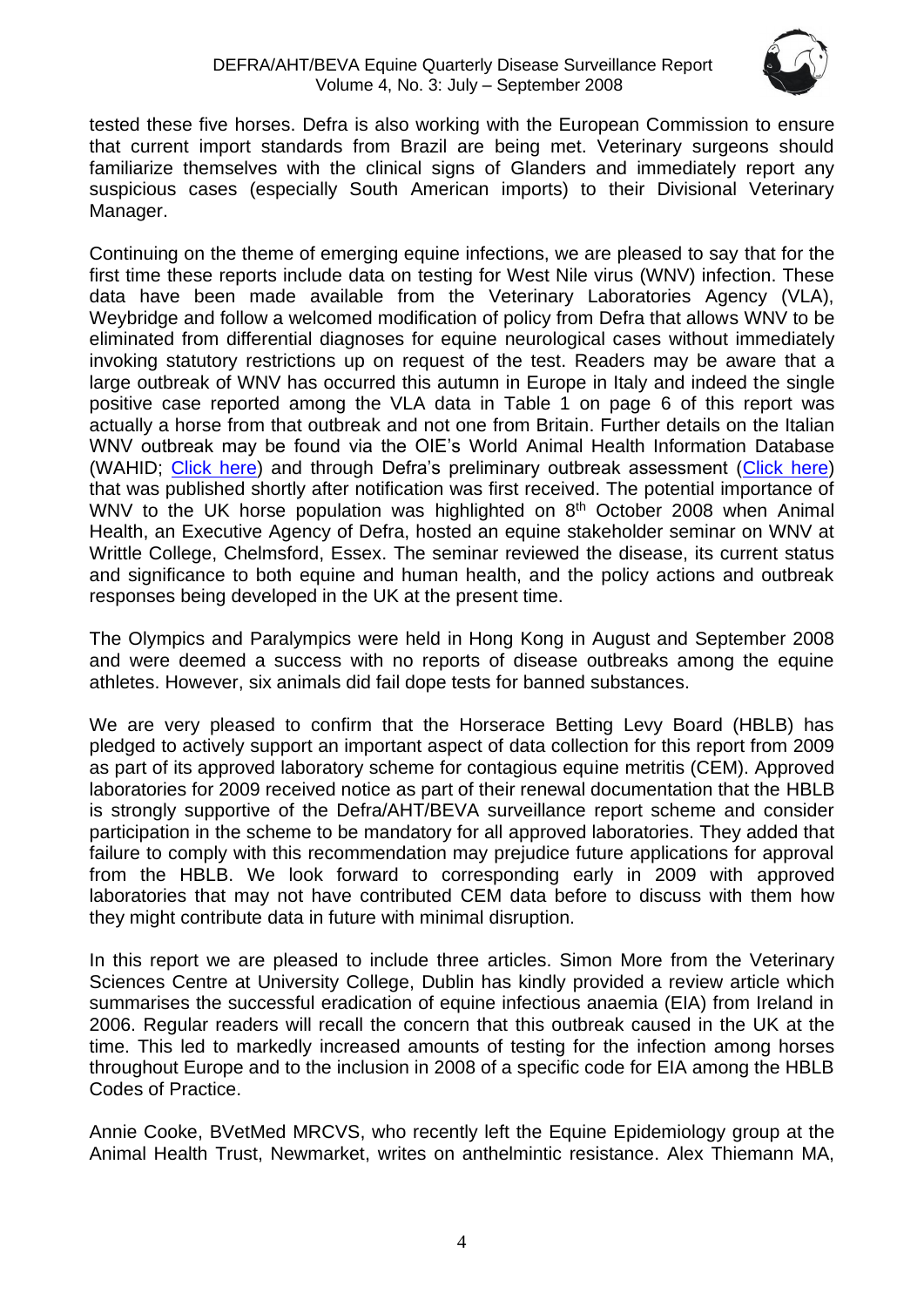

VetMB, CertEP, MRCVS of the Donkey Sanctuary, Devon reports on an interesting case in a donkey.

We reiterate that the views expressed in these focus articles are the authors' own and should not be interpreted as official statements of DEFRA, BEVA or the AHT.

Access to all of the equine disease surveillance reports can be made on a dedicated page on the Animal Health Trust website at [http://www.aht.org.uk/equine\\_disease.html](http://www.aht.org.uk/equine_disease.html) or via the BEVA and Defra websites:

<http://www.beva.org.uk/>

<http://www.defra.gov.uk/animalh/diseases/vetsurveillance/species/horses/index.htm>

We would remind readers and their colleagues that a form is available on the AHT website for registering to receive reports free of charge, via e-mail, on a quarterly basis. The link for this registration form is available via [http://www.aht.org.uk/equine\\_disease\\_registration.html.](http://www.aht.org.uk/equine_disease_registration.html)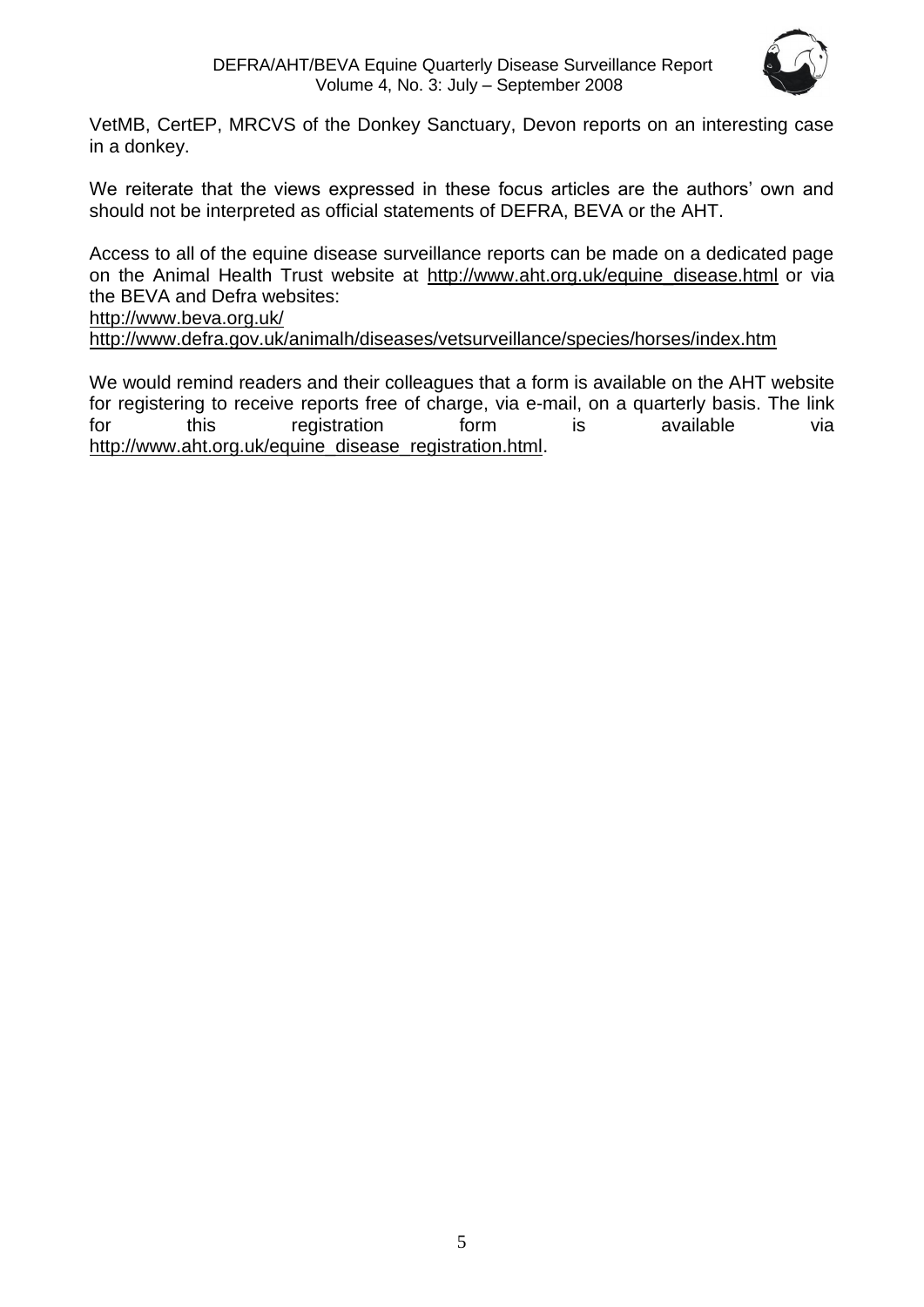

# **Virology Disease Report for the Third Quarter of 2008**

The results of virological testing for July to September 2008 are summarised in Table 1 and include data relating to equine viral arteritis (EVA), equine infectious anaemia (EIA) and West Nile virus (WNV) from the Veterinary Laboratories Agency (VLA), Weybridge. The sample population for the VLA is different from that for the other contributing laboratories, as the VLA's tests are principally in relation to international trade (EVA and EIA), although with recent Defra concessions VLA now provides testing for WNV as part of clinical work up of neurological cases on specific request and provided the local DVM has been informed.

#### **Table 1: Diagnostic virology sample throughput and positive results for the third quarter 2008**

|                          | Number of<br><b>Samples Tested</b> | <b>Number Positive</b> | <b>Number of</b><br><b>Contributing</b><br>Laboratories |
|--------------------------|------------------------------------|------------------------|---------------------------------------------------------|
| <b>Serological Tests</b> |                                    |                        |                                                         |
| <b>EVA ELISA</b>         | 755                                | 14#                    | 3                                                       |
| <b>EVA VN</b>            | 830                                | 578#                   | 3                                                       |
| <b>VLA EVA VN</b>        | 1259                               | 71#                    | 1                                                       |
| EHV-1/-4 CF test         | 498                                | $4*$                   | 1                                                       |
| EHV-3 VN test            | 1                                  | 0                      | 1                                                       |
| ERV-A/-B CF test         | 250                                | 0                      |                                                         |
| Influenza HI test        | 308                                | $7*$                   |                                                         |
| EIA (Coggins)            | 63                                 | 0                      |                                                         |
| <b>EIA ELISA</b>         | 123                                | 0                      |                                                         |
| VLA EIA (Coggins)        | 1266                               | 0                      |                                                         |
| <b>VLA WNV (PRNT)</b>    | 5                                  | $1*$                   | 1                                                       |
| Louping ill              | 1                                  | 0                      | 1                                                       |
| <b>Virus Detection</b>   |                                    |                        |                                                         |
| EHV-1/-4 PCR             | 18                                 | 1                      | 1                                                       |
| <b>EHV-2/-5 PCR</b>      | $\mathbf{0}$                       | 0                      |                                                         |
| Influenza NP ELISA**     | 305                                | 0                      | 1                                                       |
| Influenza Directigen     | 78                                 | 0                      |                                                         |
| Influenza VI in eggs     | $\mathbf 0$                        | 0                      |                                                         |
| EHV VI                   | 135                                | 3                      |                                                         |
| <b>EVA VI/PCR</b>        | 0                                  | 0                      |                                                         |
| <b>VLA EVA VI/PCR</b>    | 10                                 | 0                      | 0                                                       |
| Rotavirus                | 35                                 | 12                     | 5                                                       |

ELISA = enzyme-linked immunosorbent assay, VN = virus neutralisation, VLA = Veterinary Laboratories Agency, CF = complement fixation,

HI = haemagglutination inhibition, Coggins = agar gel immuno diffusion test, PCR = polymerase chain reaction, NP = nucleoprotein,

VI = virus isolation, EVA = equine viral arteritis, EHV = equine herpes virus, ERV = equine rhinitis virus, EIA = equine infectious anaemia

 $#$  = Seropositives include vaccinated stallions,  $*$  = Diagnosed positive on basis of seroconversion between paired sera

\*\* = Regular readers may note a large increase in the number of NP ELISA tests performed in this year. This increase is largely due to new requirements for international equine movement. All horses travelling to Australia must now have 2 NP ELISA tests performed prior to travel. The figures above include tests performed for international trade purposes.

 $*$  = The positive WNV test reported here was not from a British based horse but an animal from Italy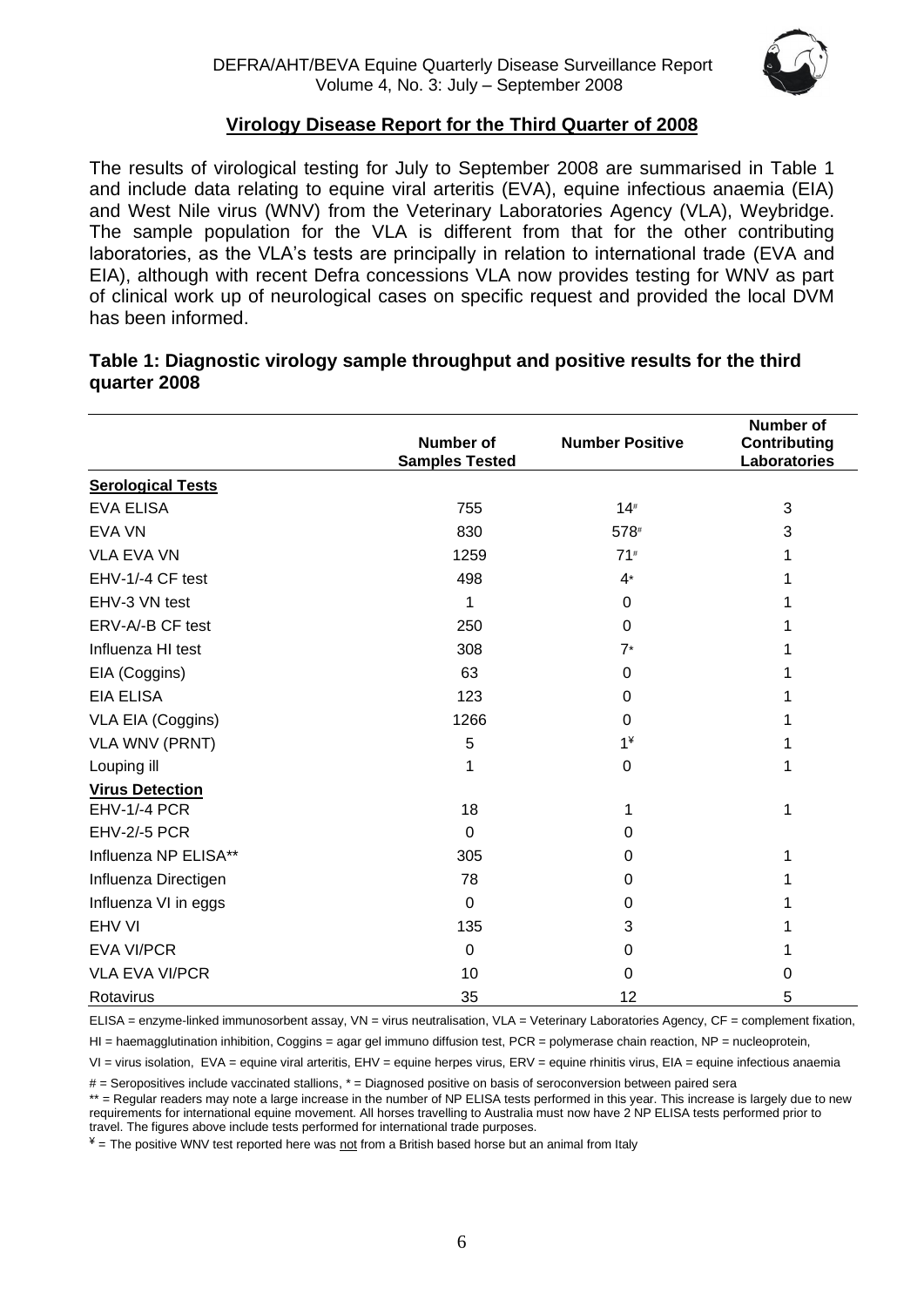

Of the 71 EVA VN positives detected by the VLA, 47 were from overseas requests, 17 were among export samples and 5 were private requests. A mare that returned to the UK from Germany in early July was identified with a high antibody titre to EVA. Two subsequent samples from the horse demonstrated a further slight increase in titre, suggestive of a recent EVA infection, although the animal was considered to be no longer infectious. The 10 semen samples received for virus isolation were all negative for EVA virus isolation after 3 passages in RK13 cell culture and negative for EVA by the one-tube RT-PCR. Six of these were diagnostic samples and 4 were submitted for pre-export testing.

All 1266 agar gel immuno diffusion (AGID; Coggins) conducted for import or export purposes and were all negative.

Five samples were tested for WNV using plaque reduction neutralisation test (PRNT). Of these one sample from a UK-based horse with neurological signs and three samples from Irish horses tested pre-export were all negative. The fifth sample was from an Italian animal with neurological signs that came from an area in Italy close to where WNV had recently been confirmed. This sample tested positive for antibody to WNV.

# **Virological Diagnoses for the Third Quarter of 2008**

# **EHV-1 Abortion**

One case of abortion due to EHV-1 infection was reported this quarter. The thoroughbred fetus was at 186 days gestation and the mare was vaccinated against equine herpes virus. Four other in foal and vaccinated mares were in contact but did not show any signs of disease. The diagnosis was made using PCR on mixed fetal tissues and EHV-1 was also isolated from these tissues.

# **EHV-1 Neurological Disease**

One outbreak of neurological disease due to EHV-1 infection was reported in a livery yard housing twenty horses in Shropshire. One horse was euthanased due to severe neurological clinical signs. Complement fixation (CF) testing on a serum blood sample revealed moderately high antibody titres to EHV-1/-4 and the horse was not vaccinated. Of the nineteen unvaccinated horses that were in contact with the case, 13 had high antibody titres to EHV-1/-4 at the time of the first blood sample. Three other animals demonstrated seroconversion to EHV-1/-4 on paired serum samples run on the CF test. Three horses showed low, stable antibody titres on paired serum samples tested using CF. None of these nineteen horses showed any respiratory or neurological clinical signs.

# **EHV-4 Respiratory Disease**

An unvaccinated pony with clinical signs of respiratory disease, from Perthshire, Scotland had EHV-4 isolated from a nasopharyngeal swab. An animal in contact with it was unaffected. One horse from Buckinghamshire, with clinical signs of respiratory disease was found to have sero-converted to EHV-4 on paired serum blood samples that were tested using the complement fixation test. No other animals were affected.

# **Equine Influenza**

Two outbreaks of equine influenza were reported this quarter. Two unvaccinated cobs from Humberside, England showed seroconversion to equine influenza virus, H3N8 by haemagglutinin inhibition (HI) test applied to paired serum samples. Most of the in contact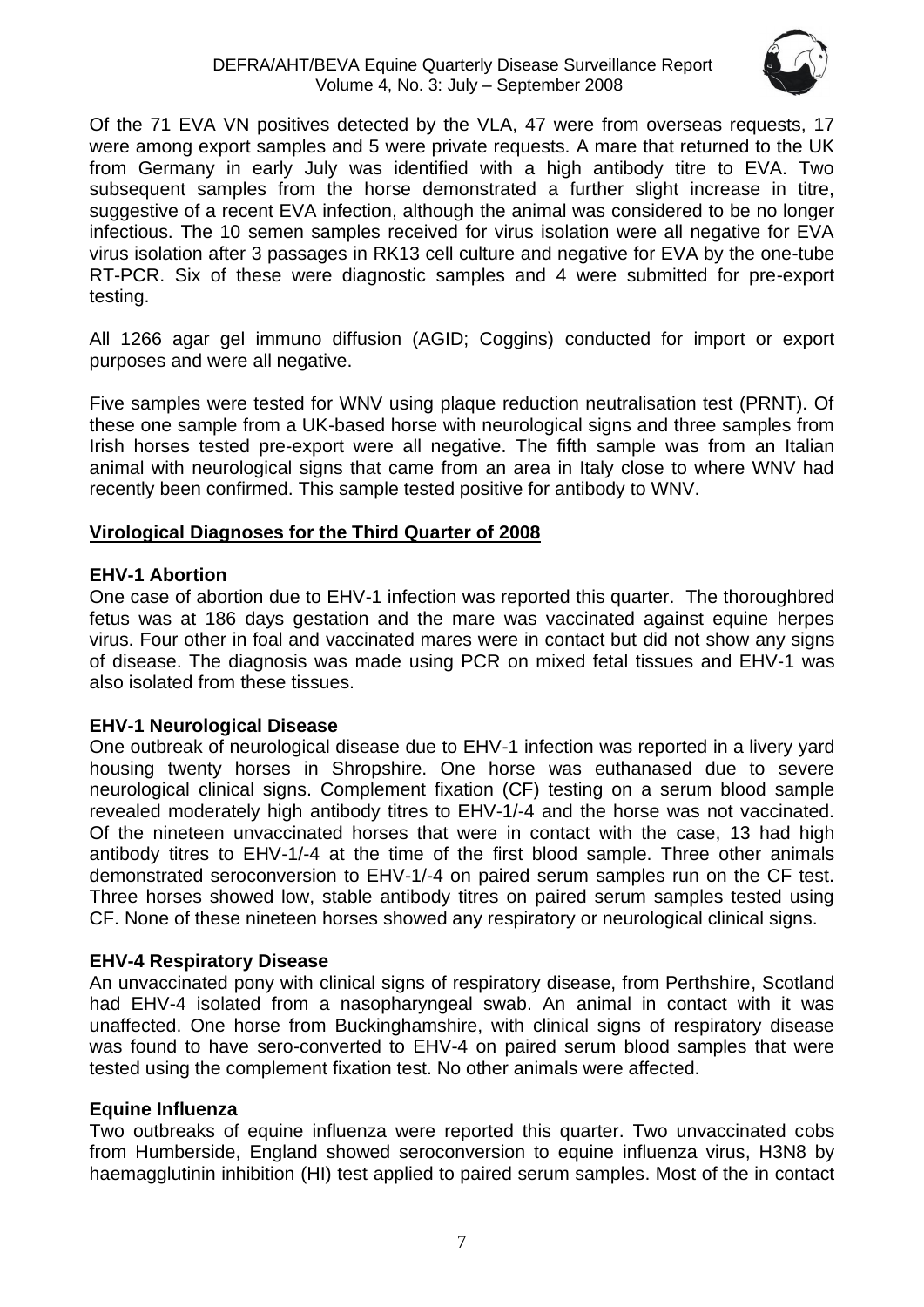

horses in the group, which were all unvaccinated, also displayed clinical signs consistent with equine influenza virus (EIV) infection. Five unvaccinated horses from a riding school in the Cardiff area of Wales showed seroconversion to EIV on paired blood samples using the HI test. Other horses and ponies on the premises also showed clinical signs consistent with EIV infection.

# **REVIEW ARTICLE Successful eradication of equine infectious anaemia (EIA) from Ireland** Simon More, University College, Dublin

Ireland experienced an outbreak of equine infectious anaemia (EIA) in 2006. This was the first outbreak of this disease in Ireland with evidence of transmission of infection. During the outbreak, two broad control strategies were used, including movement controls on premises and individual horses, and a programme of surveillance of premises and individual horses. The commitment from the Irish government, in terms of human and financial resources, was substantial. No EIA cases have been detected in Ireland since December 2006.

Infection was first detected on 15 June 2006, in a mare (case *C1[p3]*) following euthanasia at a veterinary hospital. During the following 6 months, a total of 38 cases were detected, in two distinct epidemiological clusters (centred on counties Meath and Kildare) (Figure 1, from More et al., 2008, with permission).



Figure 1: The number of confirmed EIA cases during 2006, by month date of diagnosis

Thirty five of these cases were confirmed, with serological and/or virological evidence of infection with EIA virus, based on results from the agar gel immunodiffusion (AGID, Coggins) test, one or more commercially-available ELISA tests, immunoblot and/or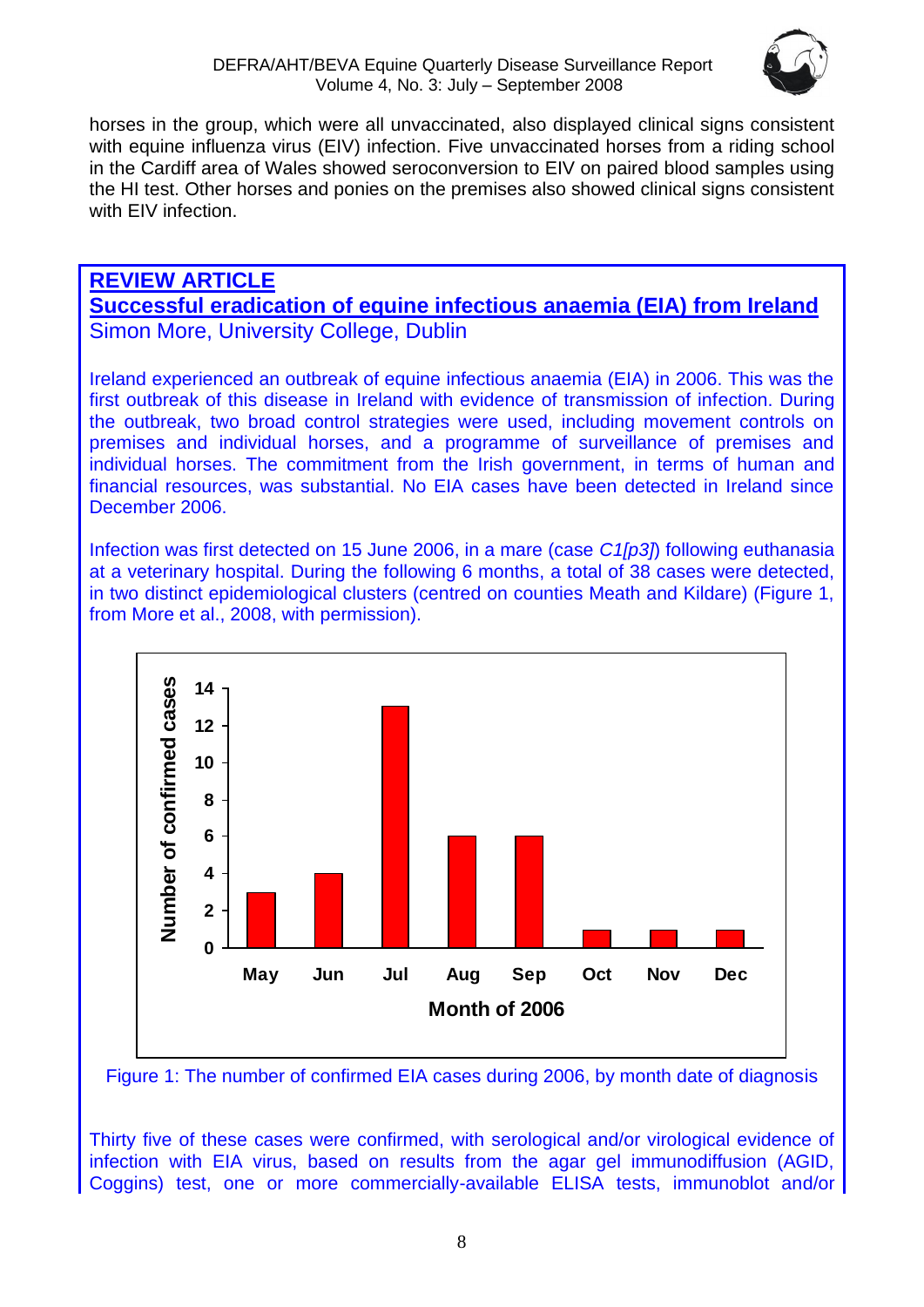

quantitative PCR and RT-PCR. A further three (unconfirmed) cases had clinical and/or epidemiological (but no collaborating serological and/or virological) evidence consistent with EIA infection. The outbreak affected horses from 18 separate home premises in 8 Irish counties (Kildare, Meath, Dublin, Wicklow, Wexford, Limerick, Louth and Monaghan) and 1 county (Derry) in Northern Ireland (Figure 2, from More et al., 2008, with permission). Twenty one cases were linked to the Meath cluster, and 17 to the Kildare cluster.



Figure 2: Location of the 38 EIA cases during the 2006 outbreak in Ireland, including EIA cases associated with the Meath (left) and Kildare (right) clusters

EIA was probably introduced into Ireland with the importation, without licence, of contaminated hyperimmune plasma, and it is likely that initial administration of this plasma, and much of the subsequent transmission and spread of the agent in the Meath cluster, was related to iatrogenic causes. In contrast to previous reports, principally from the US, vector-borne transmission was of lesser importance. Investigation of transmission in the Kildare cluster, which was centred at a veterinary hospital, was conducted using both qualitative and quantitative epidemiological investigation methods. For 16 of the 17 horses in the Kildare cluster, there was no evidence in support of commonly-described methods of transmission (iatrogenic, close-contact, vector-borne). Transmission was most likely to have occurred during a narrow infection window, during hospitalisation of case *C1[p3]* in Barn A. At this stage, we can only speculate as to the mechanism of transfer of infection from *C1[p3]* to at least 13 other horses in this barn during a 13 hour infection window.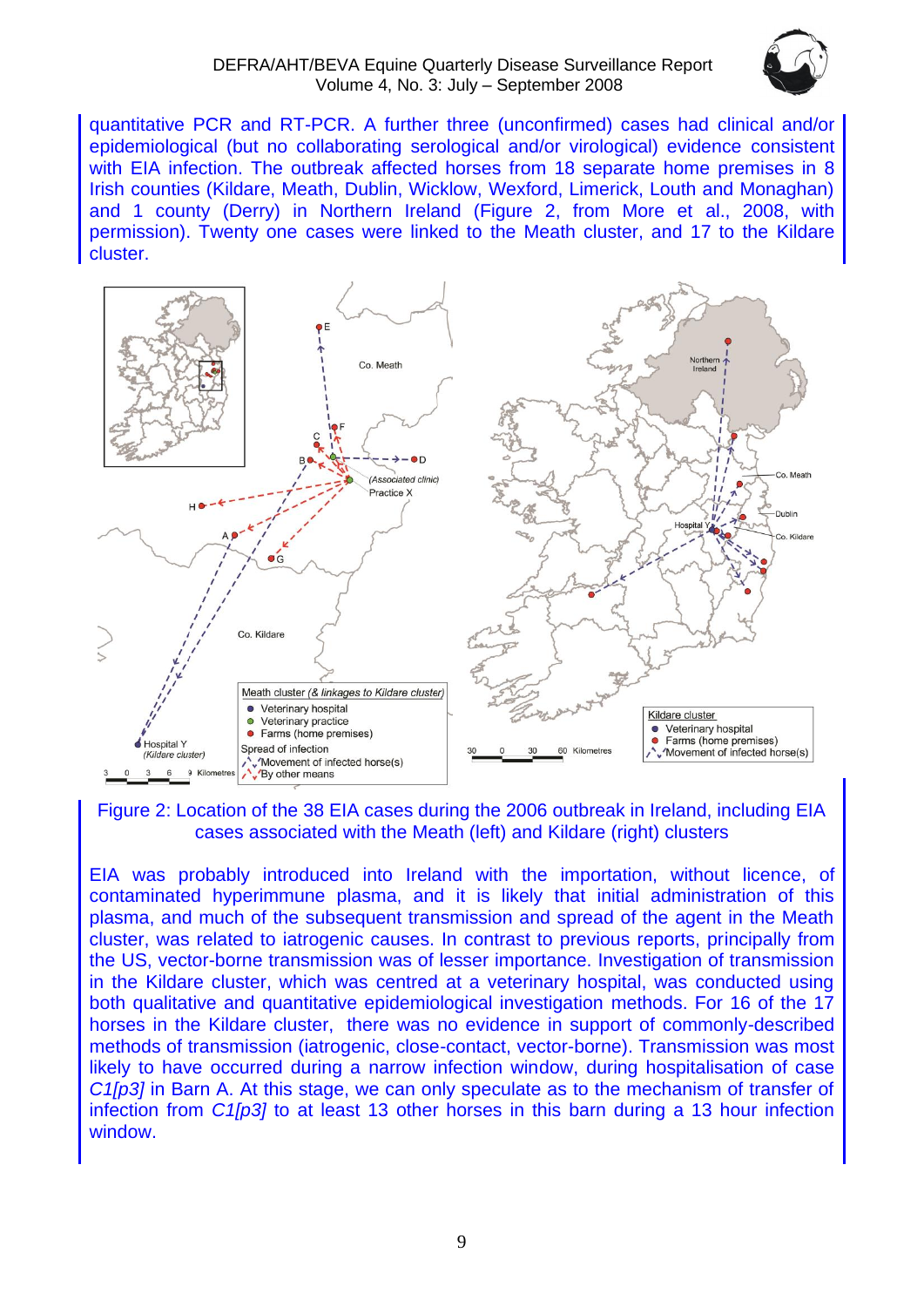

A number of lessons-learned have been identified as a result of this outbreak, which may also be relevant to other countries:

- Cooperation was critical to eradication success, across organisations and disciplines and between government and industry;
- Epidemiological investigations, concurrent with ongoing control efforts, can play a critical role during exotic disease incursions;
- A range of factors have been identified to minimize the risk of further EIA incursions;
- The risk of equine infectious diseases will continue, highlighting the need for detailed planning in preparedness and response; and
- There is a need to critically evaluate the roles and responsibilities of both industry and government, noting the substantial level of private, as well as public, good associated with the national equine industry

Detailed information about the outbreak are presented in three papers in the November 2008 issue of the *Equine Veterinary Journal* (Volume 40, pp 702-711) including:

- The national response (control and eradication strategies, programme management, linkages with industry and the international community, resource issues) to the outbreak and lessons learned
- Detailed information about the epidemiological investigation methodology, the initial source of infection, aspects of diagnosis and clinical presentation during the outbreak, and the modes of transmission and spread in the Meath cluster
- The findings from the investigation of the Kildare cluster, with emphasis on the modes of transmission and spread of infection.

# *Reference*

More, S.J., Aznar, I., Bailey, D.C., Larkin, J.F., Leadon, D.P., Lenihan, P., Flaherty, B., Fogarty, U. and Brangan, P. (2008). An outbreak of equine infectious anaemia (EIA) in Ireland during 2006: the investigation methodology, the initial source of infection, diagnosis and clinical presentation, the modes of transmission and spread in the Meath cluster. *Equine Veterinary Journal* **40,** 706-708.

# **Virology Disease Report for the Third Quarter of 2008**

A summary of the diagnostic bacteriology testing undertaken by different contributing laboratories is presented in Table 2. For contagious equine metritis (CEM) 10 of 28 HBLB approved laboratories contributed data.

# VLA CEMO Data for the period July to September 2008

We are again pleased to include data relating to CEM testing from the Veterinary Laboratories Agency (VLA), in this quarterly report. The sample population for the VLA is different from that for the other contributing laboratories as the VLA tests are principally in relation to international trade. No isolates were identified as CEMO positive by either HBLB approved laboratories or the reference laboratory at the VLA.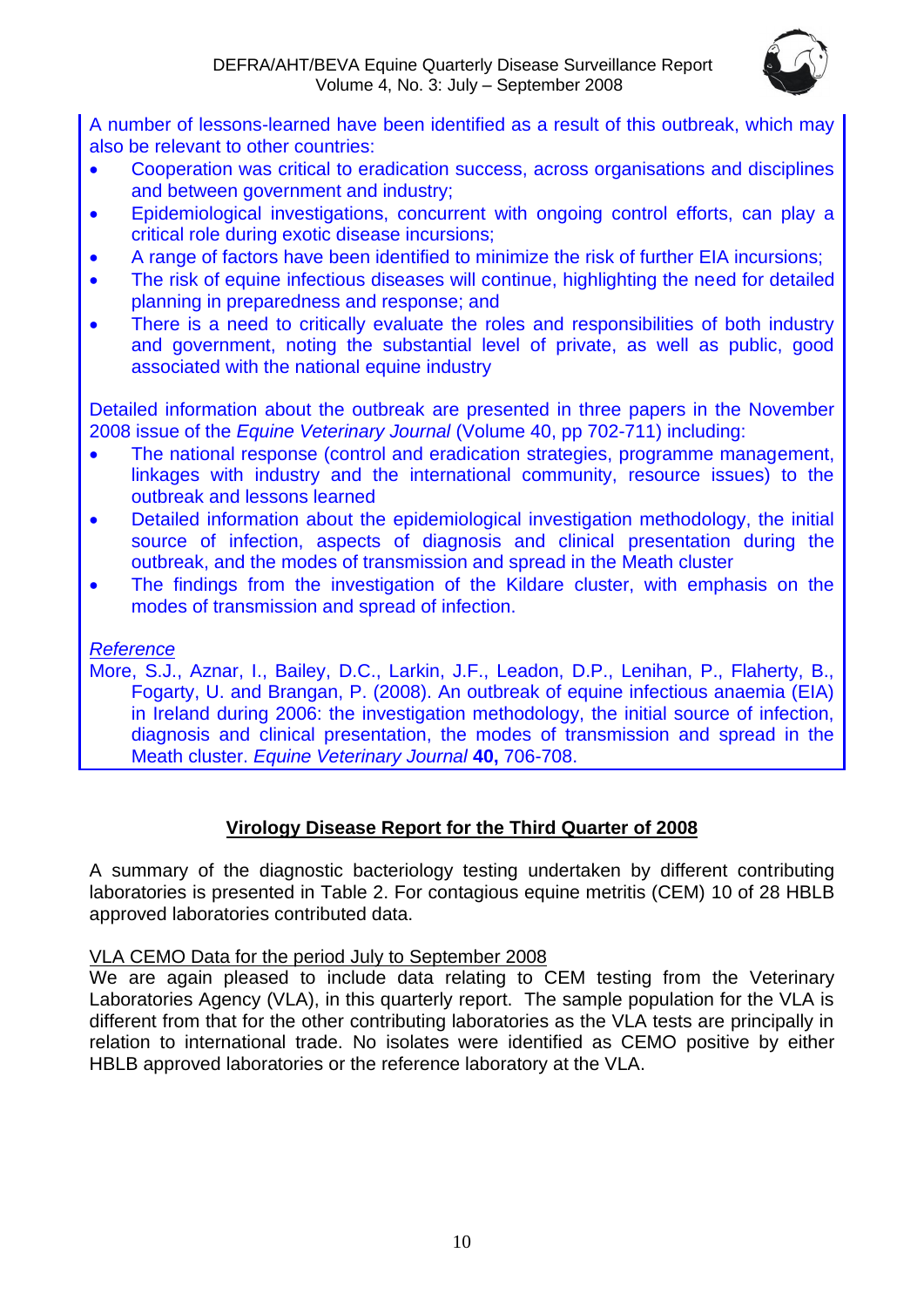

|                                               | <b>Number of</b><br><b>Samples</b><br><b>Tested</b> | <b>Number</b><br><b>Positive</b> | <b>Number of</b><br><b>Contributing</b><br><b>Laboratories</b> |
|-----------------------------------------------|-----------------------------------------------------|----------------------------------|----------------------------------------------------------------|
| <b>CEMO (HBLB)</b>                            | 810                                                 | 0                                | 10                                                             |
| <b>CEMO (VLA)</b>                             | 1725                                                |                                  |                                                                |
| Klebsiella pneumoniae <sup>#</sup>            | 762                                                 | 3                                | 9                                                              |
| Pseudomonas aeruginosa                        | 762                                                 |                                  | 9                                                              |
| Strangles*                                    | 2750                                                | 280                              |                                                                |
| <b>Strangles PCR</b>                          | 1509                                                | 167                              |                                                                |
| <b>Strangles ELISA</b>                        | 1500                                                | 310                              |                                                                |
| <b>Salmonellosis</b>                          | 276                                                 | 5                                | 9                                                              |
| <b>MRSA</b>                                   | 82                                                  | 3                                |                                                                |
| <b>Clostridium perfringens</b>                | 24                                                  | 8                                | 3                                                              |
| <b>Clostridium difficile (toxin by ELISA)</b> | 151                                                 | 6                                |                                                                |
| Cryptospridium                                |                                                     |                                  |                                                                |
| Lawsonia intracellularis**                    | 15                                                  |                                  |                                                                |

**Table 2: Diagnostic bacteriology sample throughput and positive results for third quarter 2008**

CEMO = contagious equine metritis organism (*Taylorella equigenitalis*); HBLB = HBLB accredited laboratories; # =capsule type 1,2,5; VLA = VLA reference laboratory**; \****Streptococcus equi* subsp*.equi*; MRSA = meticillin resistant *Staphylococcus aureus.* \*\* *Lawsonia intracellularis* identified using PCR applied to faeces

A total of 29 positive isolates were tested by the VLA representing 16 incidents. There was one *Salmonella anatum* identified, one *Salmonella Newport* and the remaining 27 were *S. typhimurium*.

# **Toxic and Parasitic Disease Report for the Third Quarter 2008**

A summary of diagnostic toxicosis and parasitology testing undertaken by contributing laboratories is presented in Tables 3 and 4 respectively. Results are based on histopathologically confirmed evidence of disease only (where applicable).

# **Table 3: Diagnostic toxicosis sample throughput and positive results for third quarter 2008**

|                       | Number of<br><b>Samples</b><br><b>Tested</b> | <b>Number</b><br><b>Positive</b> | Number of<br><b>Contributing</b><br><b>Laboratories</b> |
|-----------------------|----------------------------------------------|----------------------------------|---------------------------------------------------------|
| <b>Grass Sickness</b> | 18                                           |                                  |                                                         |
| Hepatic toxicoses     | 6                                            | 3                                | 3                                                       |
| Atypical myopathy     |                                              |                                  |                                                         |

.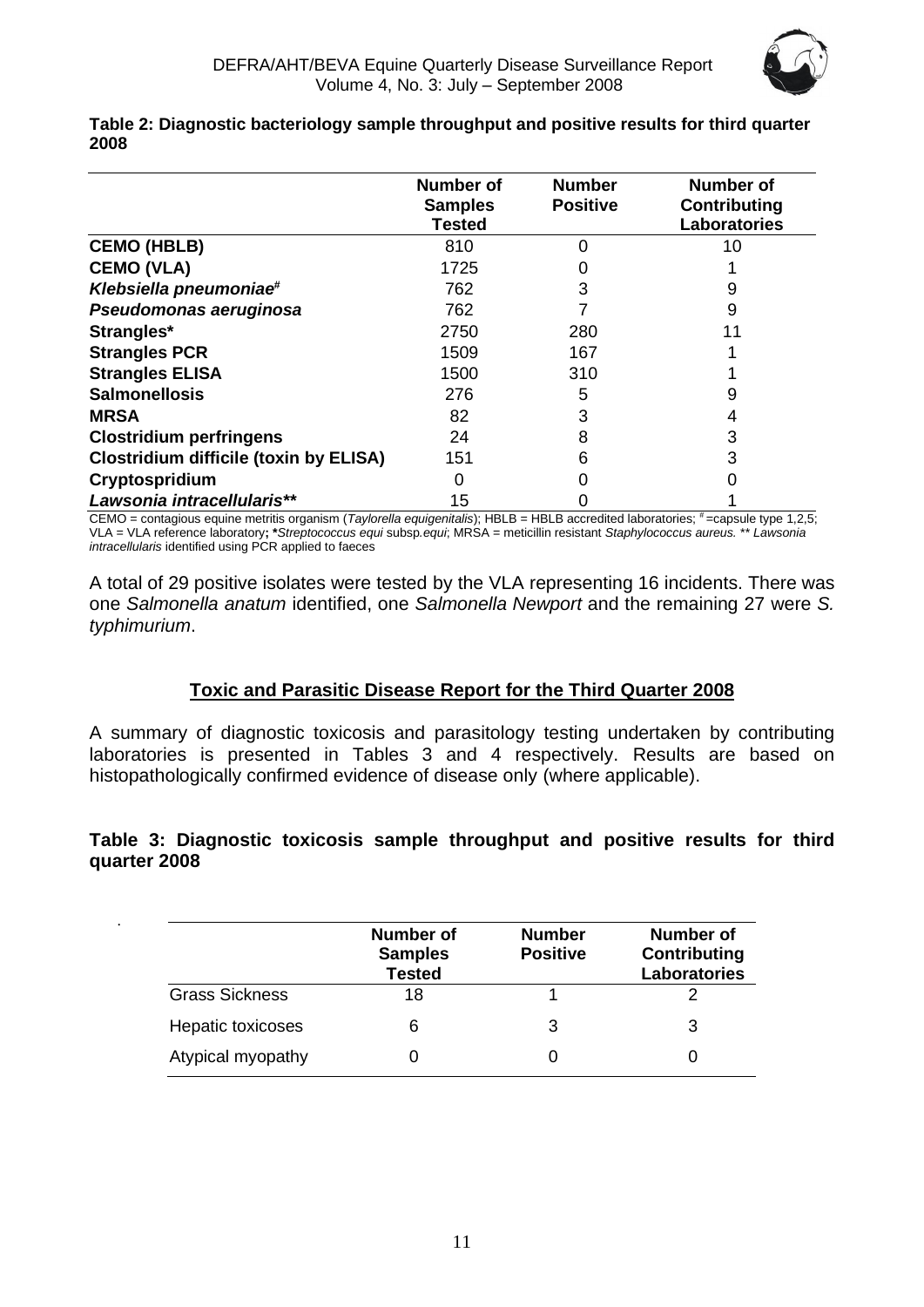

#### **Table 4: Diagnostic parasitology sample throughput and positive results for the third quarter 2008**

|                                     | <b>Number of</b><br><b>Samples</b><br><b>Tested</b> | <b>Number</b><br><b>Positive</b> | Number of<br><b>Contributing</b><br>Laboratories |
|-------------------------------------|-----------------------------------------------------|----------------------------------|--------------------------------------------------|
| <b>Endoparasites</b>                |                                                     |                                  |                                                  |
| Ascarids                            | 669                                                 | 26                               | 7                                                |
| Cyathostomes                        | 800                                                 | 195                              | 9                                                |
| Dictyocaulus                        | 121                                                 | 68                               | 6                                                |
| Strongyles                          | 767                                                 | 165                              | 8                                                |
| Tapeworms (ELISA based<br>testing)* |                                                     |                                  |                                                  |
| Tapeworms (Faecal exam)             | 641                                                 | 2                                | 5                                                |
| Trichostrongylus                    | 28                                                  | 8                                | 1                                                |
| Strongyloides                       | 341                                                 | 14                               | 8                                                |
| Oxyuris equi                        | 16                                                  | 1                                | 1                                                |
| <b>Ectoparasites</b>                |                                                     |                                  |                                                  |
| <b>Mites</b>                        | 228                                                 | 4                                | 7                                                |
| Lice                                | 142                                                 | 0                                | 5                                                |
| Ringworm                            | 236                                                 | 34                               | 8                                                |
| Dermatophilus                       | 104                                                 | 16                               | 6                                                |

# **FOCUS ARTICLE Anthelmintic resistance in equines – a new perspective**

Annie Cooke BvetMed MRCVS, Animal Health Trust

In this article it is hoped to bring the reader up to date with the current situation and give information on how to do something about it.

Anthelmintic resistance in horses has been reported since the 1970's, mainly to the benzimidazole group of drugs. The widespread use of ivermectin based products means it is only a matter of time before we see a marked increase in resistance levels to that drug. Resistance has in the past been a very significant problem in ruminants most especially sheep and it is from these species that we can learn how resistance develops and how to avoid the situation becoming so significant in the equine population. Ivermectin resistance has also been widely reported in humans in Africa where River Blindness caused by the nematode *Onchocerca volvulus* is a significant problem. If we get to the stage where no horse wormers are efficacious then equine welfare will be severely compromised.

Steps to prevent or reduce resistance to anthelmintics include:

- 1) Use of existing products sensibly minimise excessive frequency of dosing, estimate weight of animal accurately and do not over or under dose, rotate the class of drug (not brand) annually, monitor the treatment with regular faecal worm egg counts.
- 2) Try to minimize pasture contamination (pick up droppings) and make pastures low risk (de-horse them; graze with other species for a year or two).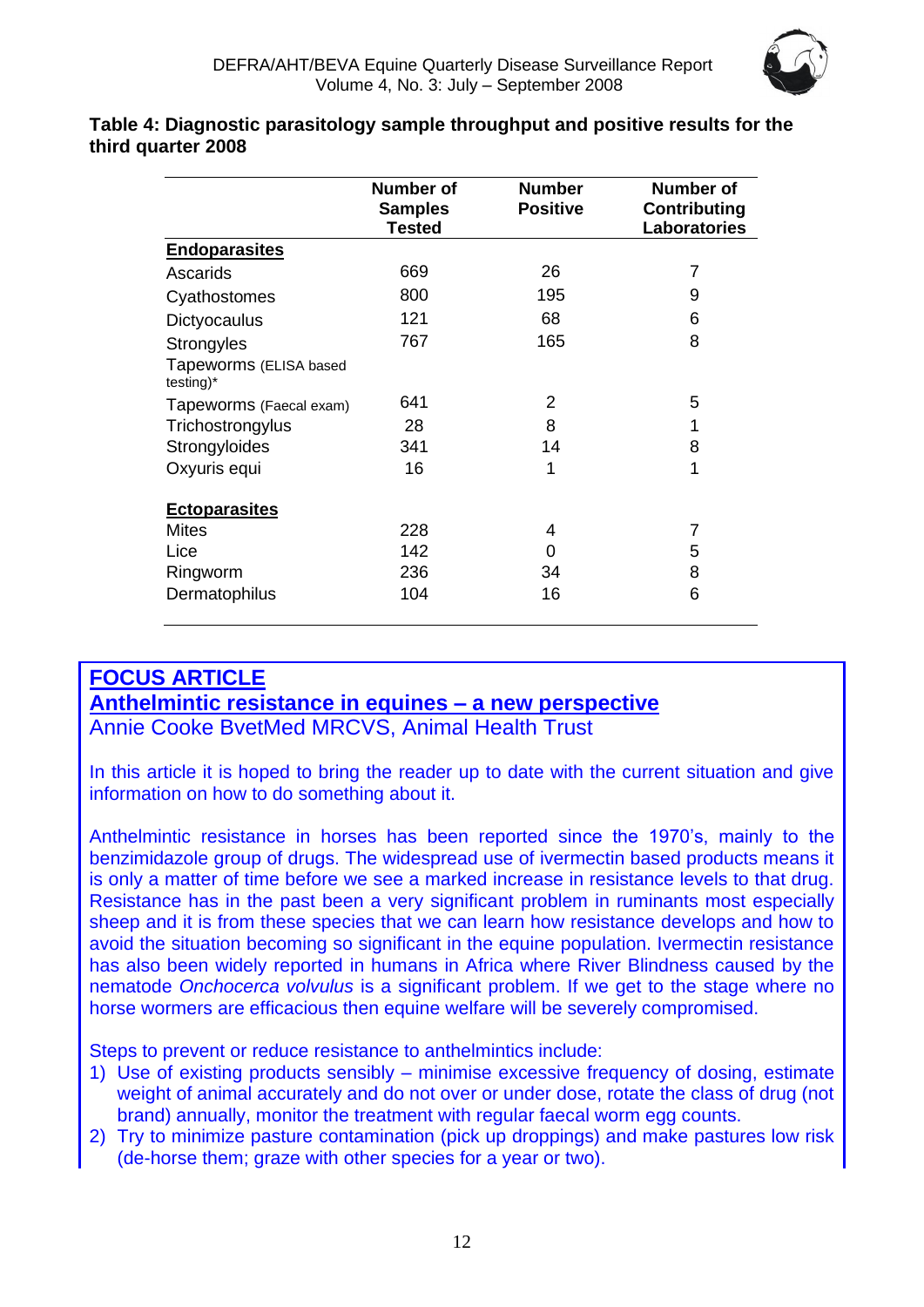

- 3) Most of the worms live within a few susceptible animals; these animals need identifying and treating accordingly.
- 4) Treat brought in animals on arrival and keep indoors until clear of infestation.

Understanding the life cycle of the parasite is important in devising successful control measures. The worms are not in the host for very long as for most of the cycle they are as free living infective larvae on the pasture. The phenomenon of "refugia" has been known of since the early 1980's and it may well be a major way forward in reducing/preventing anthelmintic resistance. "Refugia" refers to the population of worms that are not exposed to drug treatments and therefore have not developed resistance.

Three factors that influence the numbers of worms in "refugia" are:

1) Number of larvae on the pasture,

2) Percentage of animals treated with anthelmintics,

3) The ability to kill all developmental stages within the host (if inhibited worms in the gut mucosa are not treated then the young emergent worms are in "refugia" and this is how the worm can survive drought).

In order to make the numbers of worms in "refugia" greater, reliance should be placed on removal of faeces and limiting treatment of animals with wormers to only those that require it, possibly only young stock and those with positive worm egg counts). The population of worms in "refugia" then dilute the population of resistant worms, with a pool of sensitive genes.



Figure 1: Strongyle eggs as seen under the microscope.

The molecular method of drug resistance within the parasites is poorly understood, the only gene associated with resistance that has been isolated so far is the beta tubulin gene.

It is thought that genes for pyrantel/ivermectin resistance are naturally rare in nematodes of equines and therefore resistance should be slow to develop. However, the advent of drugs that do kill the encysted stages (such as moxidectin) is decreasing the worms in "refugia" and thus increasing both the likelihood of resistance and the speed at which it will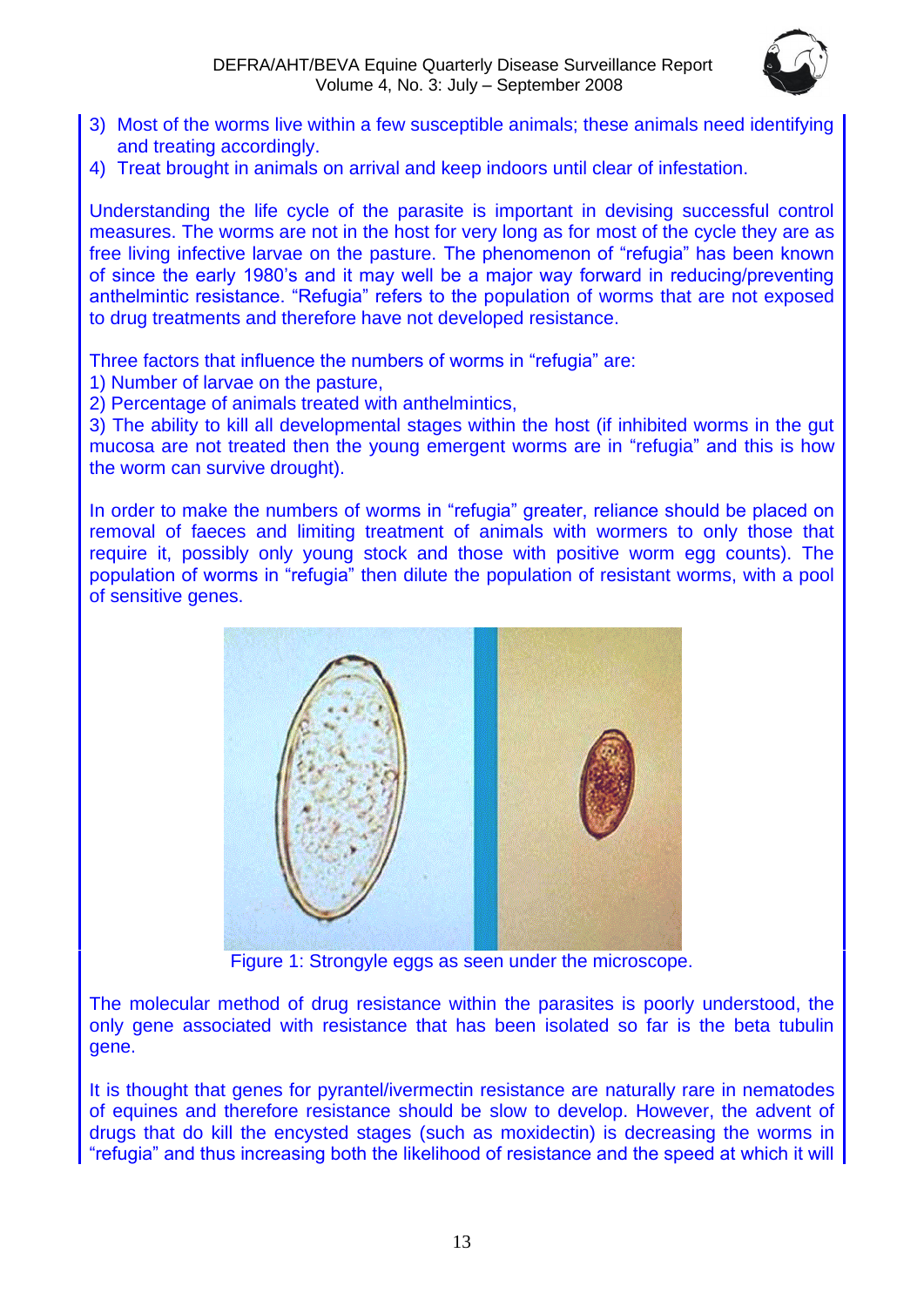

arrive. As no new anthelmintic products are likely to be developed in the foreseeable future we have to look to alternative methods of worm control.

As well as increasing the numbers of worms in "refugia" other areas that should be researched as methods of worm control, include possible vaccine development, forms of biological control and host selection. All of which require a greater understanding of the genetics and molecular methods of survival employed by the nematodes both within the host and in the environment.

# **Report on** *Post Mortem* **Examinations for Third Quarter 2008**

# **East Anglia**

*Thirty one cases were examined including fourteen fetuses, one of which was from a miniature donkey.*

Of the fourteen fetuses examined this quarter six were from thoroughbred mares. One thoroughbred fetus of 186 days gestation was positive for EHV-1 which was diagnosed by virus isolation on mixed fetal tissues. This diagnosis was confirmed by PCR testing on mixed fetal tissues. The mare was vaccinated against herpes virus and none of the in contact mares have shown any clinical signs of disease. One thoroughbred fetus of 200 days gestation had placental malperfusion, one thoroughbred fetus of 160 days gestation had acute umbilical cord torsion with eleven twists of the cord identified and one thoroughbred fetus of 210 days gestation was found to have umbilical herniation with eventration of small intestine and liver, however it was unclear if this was the cause of the abortion. One thoroughbred mare had an abortion at 180 days gestation no cause could be found. This was not the first occurrence of this problem in this mare and it was recommended that she had a thorough pre-breeding examination. One thoroughbred mare aborted at 150 days gestation; no cause could be identified. Seven other fetuses were examined but no definite cause of the abortions could be identified.

A multiparous miniature donkey jenny gave birth to a still born full term foal. The foal was still in the fetal membranes (apart from the nose where the jenny had tried to release it from the membranes). The foal was tested negative for EHV however *Areomonas hydrophilia* was isolated from swabs of fetal lung, the chorion and the jenny's uterus. There were unconfirmed reports that the jenny had been ill during the pregnancy and post delivery bloods revealed lipaemia, the significance of which is unknown. A maiden jenny from the same stud had also had a red bag delivery, which the foal did not survive, a few weeks earlier.

A neonatal foal was examined and found to have a congenital heart defect. It was euthanased and mitral valve dysplasia was identified at *post mortem* examination.

A two month old foal died of haemothorax which was thought to be caused by breakdown of an adhesion between the right lung and a healing rib fracture. The rib fracture had no acute pathology associated with it and was thought to be an injury from parturition.

A six month old foal with a history of previous strangles infection was found dead in the field. It had been being treated for suspected *Rhodococcus equi* infection at the time. *Post*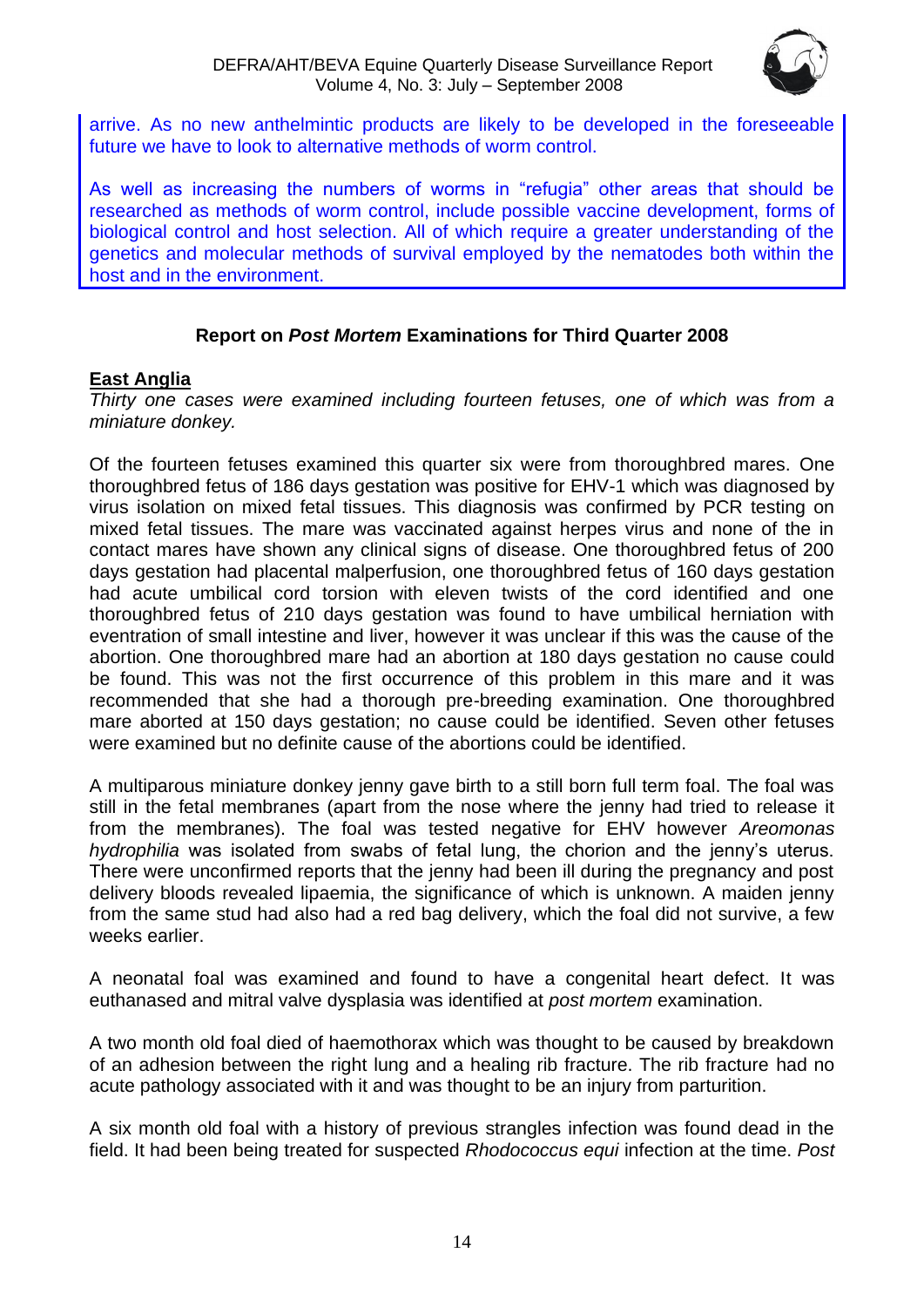

*mortem* examination revealed multiple kidney abscesses, which were confirmed as *Rhodococcus equi* infection.

The fourteen remaining cases were all adults.

A two year old colt developed extensive infection at multiple sites up to and including the shoulder on one foreleg. The infection was unresponsive to antibiotics. The colt then developed laminitis in the contra-lateral forelimb and therefore it was electively euthanased. The colt had undergone cryotherapy on both forelegs to treat sore shins ten days previously.

Five gastrointestinal cases were examined. A three year old gelding suffered a gastric rupture. It had been gelded ten days earlier but this was not thought to be related. One case of a three year old draught gelding was examined on behalf of the RSPCA. It had a severe gastric impaction where over 60 kg of stomach contents were removed at *post mortem* examination. Two cases with abdominal adhesions were seen one of these also had chronic colon displacement. One case of grass sickness was examined. The pony was approximately 15 months old and had classical clinical and *post mortem* signs of the disease.

A miniature Shetland pony mare died as a result of haemorrhage following rupture of an adhesion that had formed between her two ovaries. The mare had a three and a half month old foal at foot and an early pregnancy in utero. Incidentally two small chondroids were also found but these were negative for *Streptococcus equi* (strangles) infection.

A second case was examined for the RSPCA. A pony was found dead in it's field. On *post mortem* examination it was found to have hepatic atrophy. Histology showed the liver to have a fibrosing hepatopathy. The pony also had an acute myopathy of the intercoastal muscles. It is not known if this myopathy contributed towards the death of the pony which was thought to be mainly caused by liver disease secondary to pyrrolizidine alkaloid toxicity (ragwort poisoning).

Single cases of bronchial pneumonia, cardiac hypertrophy, adrenal carcinoma, squamous cell carcinoma, osteomyelitis and ethmoid haematoma were also reported.

# **Home Counties**

*Twenty one cases were examined this quarter.*

Eleven gastrointestinal cases were examined. They included a five year old polo pony with anterior enteritis, a twenty year old Welsh cob mare with acute cyathostomiasis, a four year old Friesian mare with grass sickness and a nine year old Haflinger mare with post operative ileus after successful surgical correction of right dorsal displacement of large colon and volvulus of small intestine. Other gastrointestinal cases included twelve week old colt foal with intussusception of small intestine, a twenty year old new forest pony gelding with small intestinal volvulus, and a sixteen year old new forest pony mare with small intestinal volvulus secondary to a pedunculated lipoma. Also examined were a nineteen year old Norwegian warmblood gelding with ileal incarceration within gastrosplenic ligament tear and an adult mixed breed horse with acute peritonitis secondary to a rectal tear. An aged horse with colic and a rectal tear was euthanased but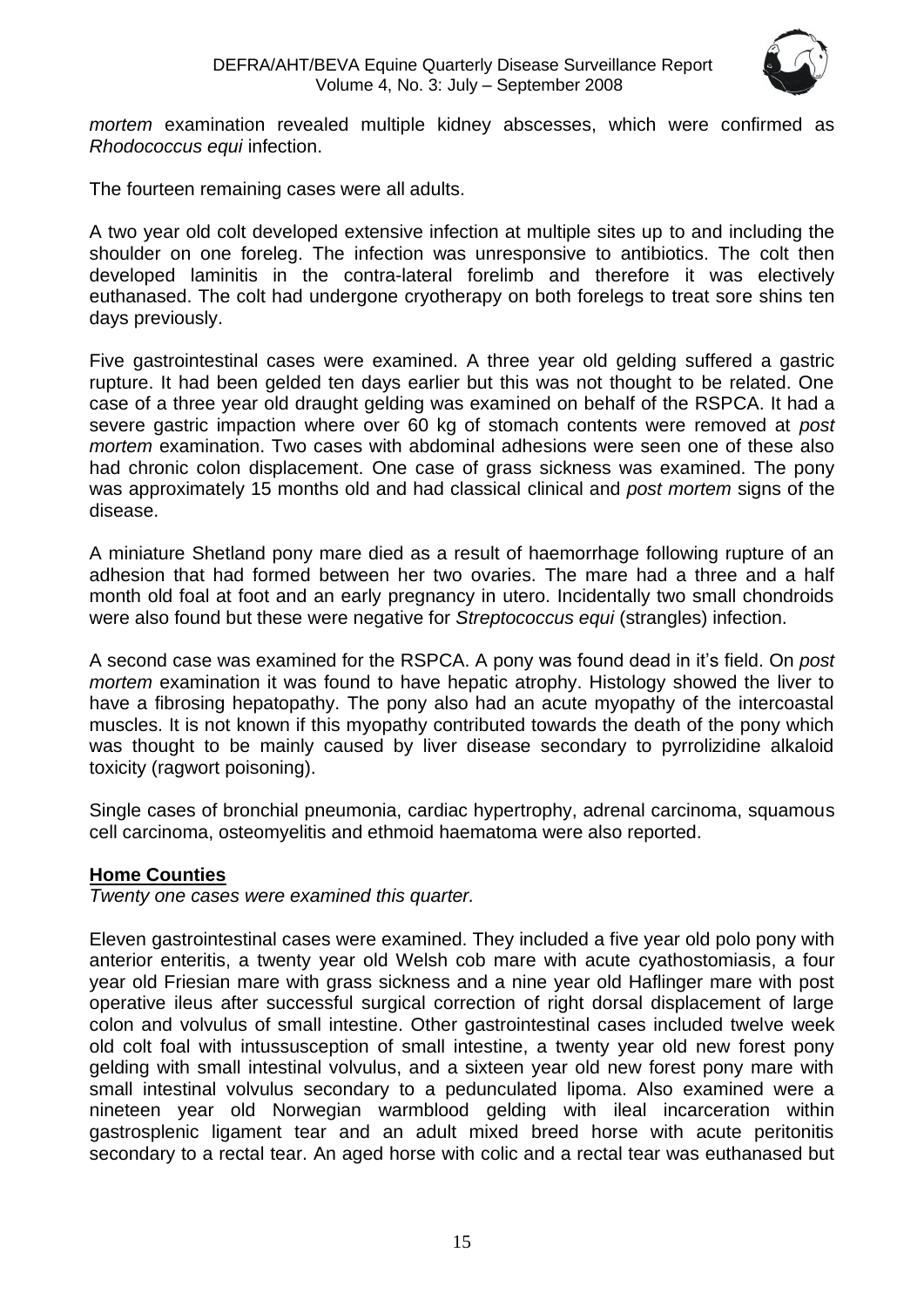

was not examined *post mortem.* Another horse was euthansed following recurrence of colic following intestinal resection secondary to a pedunculated lipoma.

Four neurological cases were examined including a twenty five year old mixed breed gelding with cholesteatomas in the brain and a phaeochromocytoma in the adrenal gland. A six year old riding pony had non-suppurative meningitis and a six year old Hlosteiner gelding had behavioural changes but no significant CNS abnormalities could be found. A four year old Warmblood gelding had cervical stenotic myelopathy.

Two respiratory cases were examined. A ten year old Welsh mare had necrotising pneumonia, hyperlipaemia and laminitis and a thirty five year old cob cross gelding had ulcerative and suppurative laryngitis that was suspected to be secondary to a penetrating injury.

Two musculoskeletal cases were examined. A ten year old mixed breed mare with cervical vertebral arthropathy and a four year old Irish draught cross gelding with septic arthritis affecting the third metacarpal bone secondary to a penetrating injury.

Two cases of neoplastic disease were seen, one that involved a thirty one year old mixed breed gelding with a pituitary adenoma and hyperadrenocorticalism and one that involved an aggressive ocular tumour that spread to involve the cornea. This animal was euthansed at the owner's request.

# **South West**

*Nine cases were examined during this quarter.*

Four gastrointestinal cases were seen. A donkey was examined and found to be infested with encysted larval cyathostomes. One case had chronic ulcerative typhlitis, thrombosis and infarction with evidence of renal tubular necrosis and diffuse subcutaneous oedema. Another case had volvulus of the large colon and evidence of cyathostominosis and multifocal hepatic necrosis. One animal had pelvic flexure ulceration, rupture and associated peritonitis.

Two respiratory cases were seen. One case had a nasal carcinoma. This animal also had a pars intermedia tumour. The other case had a pulmonary abscess with cyathostomnosis also observed.

One case of olecranon fracture was diagnosed. A donkey with terminal neurological signs was examined histopathologically; no cause of death was determined.

A mare suffered fatal haemorrhage from ruptured broad ligament vessels three months after foaling.

# **Scotland**

*No reports were received from Scotland this quarter.*

# **Northern Ireland**

*Sixteen equine post mortem cases were examined during this quarter*.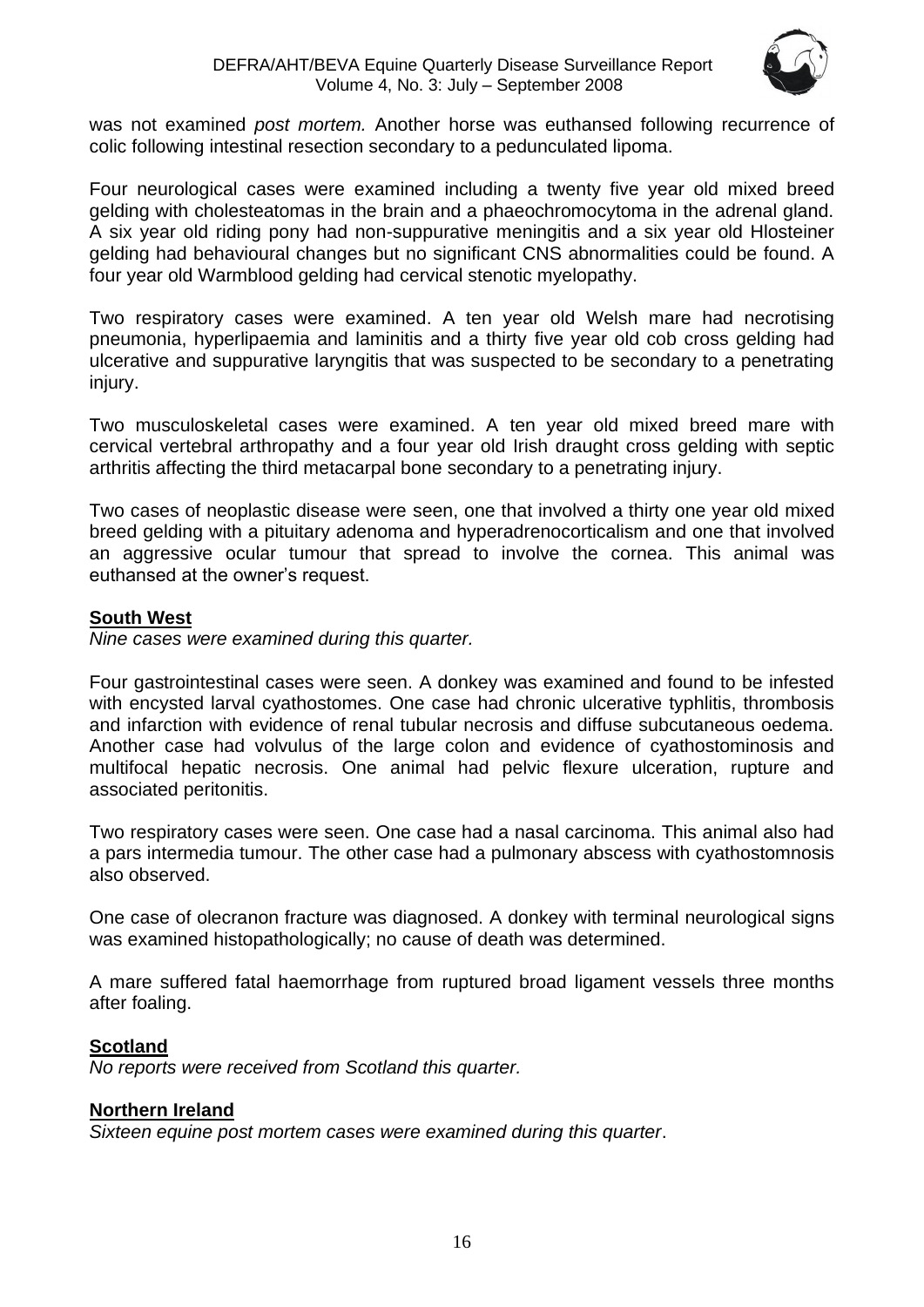

A single equine fetus and placenta were examined and leptospiral antigens were detected by immunofluorecsence in the placenta.

A four-month-old foal was examined *post mortem* in which the small intestinal mucosa was haemorrhagic and marked enteritis was present. High levels of strongyle eggs were present in the faeces.

Enteritis was also present in three other foals which were examined *post mortem*, although no significant pathogens were recovered from these cases.

A two-month-old foal, which died suddenly, had an intussusception and strangulation of the small intestine.

A one-month-old foal which had a history of pneumonia and scour before becoming ataxic and recumbent was found to have a comminuted fracture of the left femur with extensive haemorrhage into the surrounding gluteal muscles was seen. Large numbers of *Strongyloides* spp eggs were also present in the faeces.

A six-week-old foal, which died suddenly, was found to have a parasitic gastroenteritis. High numbers of *Strongyloides* spp eggs were present in the intestinal contents.

A four-mouth-old foal, which was found dead in a shallow river, had mud, gravel and other debris present in the trachea. The lungs were over inflated and contained gritty material. Histologically, there was a large amount of foreign extraneous material present in the airways. In this case the gross and histological findings were indicative of drowning.

A two-and-a-half year old Shetland pony mare, which had died suddenly, was found to have a grossly distended stomach which was impacted with a hard mass of dry digesta. In addition, high levels of larval cyathostomes were obtained from caecal and large intestinal contents.

A six-year-old mare, which had died suddenly, was found to have thickening of the caecal wall with multifocal areas of caseous necrosis. Histologically, there was a typhlitis with multiple mucosal and submucosal nodules and an associated eosinophilia.

A one-year-old donkey mare and a one-year-old male pony were examined with a history of dying shortly after being moved to fresh pasture. The stomachs of both animals were distended with grass digesta and gas. In these cases a diagnosis of acute gastric distension was made.

A six-year-old mare, which died after showing clinical signs of colic, had a large intestinal impaction.

A ten-year-old pony had been observed wobbling from side to side before death. A white calcified vermiform track was present in the epicardium of the right atrium. A possible cardiac conduction problem due to an aberrant ascarid nematode migration was suspected as the cause of death.

A five-year-old horse was examined *post mortem* with the most significant gross findings being ulceration of the pars oesophagea and haemorrhagic stomach contents.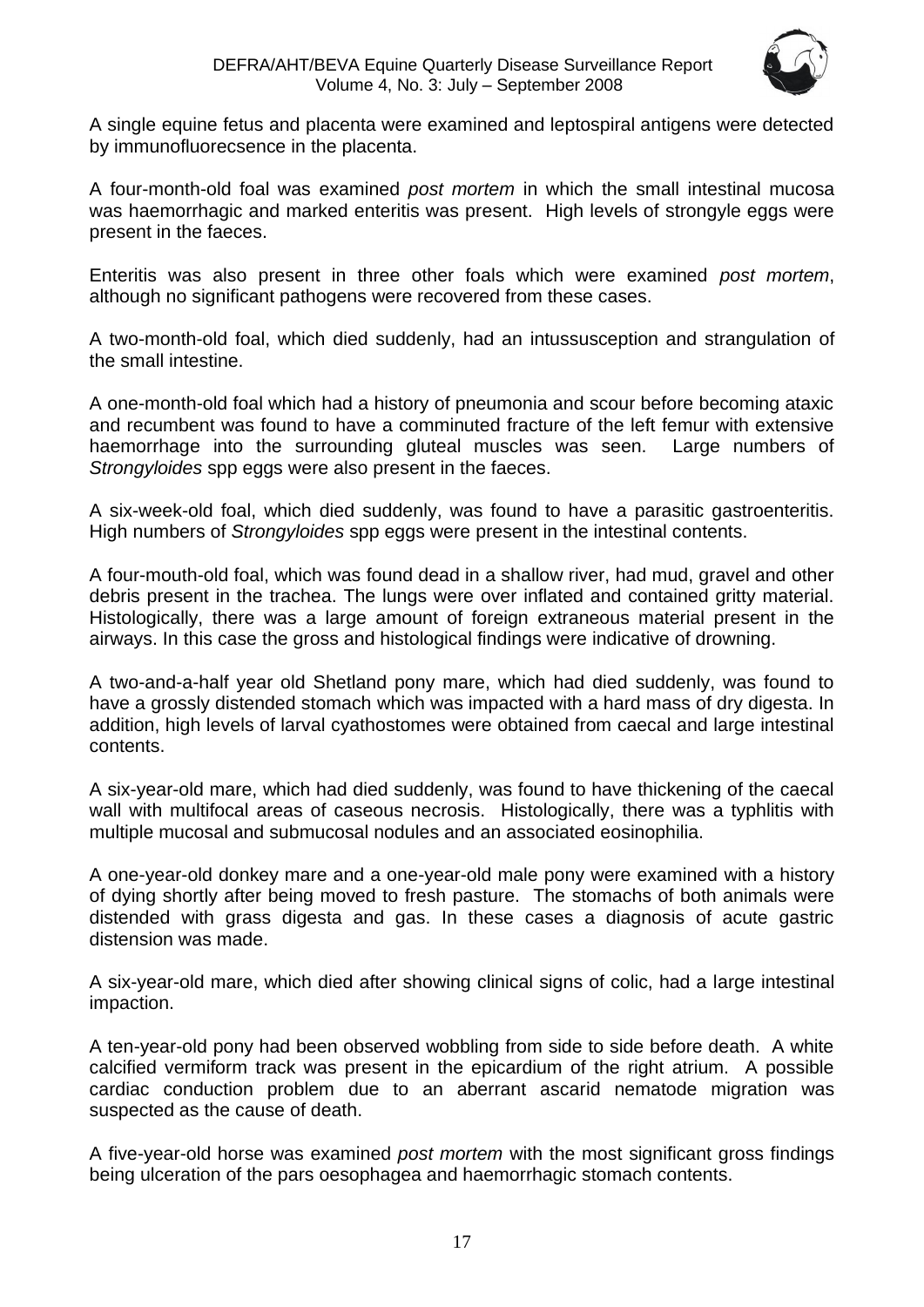

# CASE REPORT **Abdominal tumour in a donkey**

Alex Thiemann MA, VetMB, CertEP MRCVS, The Donkey Sanctuary

A 26 year old donkey was presented for an attack of severe colic with distended intestines and a palpable painful mass in the mid line. He had a history of mild anaemia, gradual weight loss and low plasma proteins. Previous investigations had included protein electrophoresis and rectal biopsy which indicated chronic eosinophilic proctitis, possibly due to endoparasitism. Other than that no loss of appetite or signs of discomfort had been reported. Regular dental work and appropriate anthelmintic treatment had been carried out. Due to low grade laminitis the donkey was on equipalazone at 2.2mg /kg daily. The donkey was euthanized due to unremitting pain, before further investigations could be performed.



At post mortem a large tumour was identified originating from the base of the caecal lumen, and attaching to the ventral body wall, the tumour measured 43 x 35 cms weighing 17.25kg, and occupied 20% of the abdominal cavity. Five litres of blood were present in the peritoneal cavity and there was widespread lymphadenopathy of the abdominal and thoracic lymph nodes.

Histology identified the tumour to have "plump spindle cells with typical morphology of a leiomyosarcoma", a form of gastrointestinal stromal tumour (derived from the mesenchymal tissue).



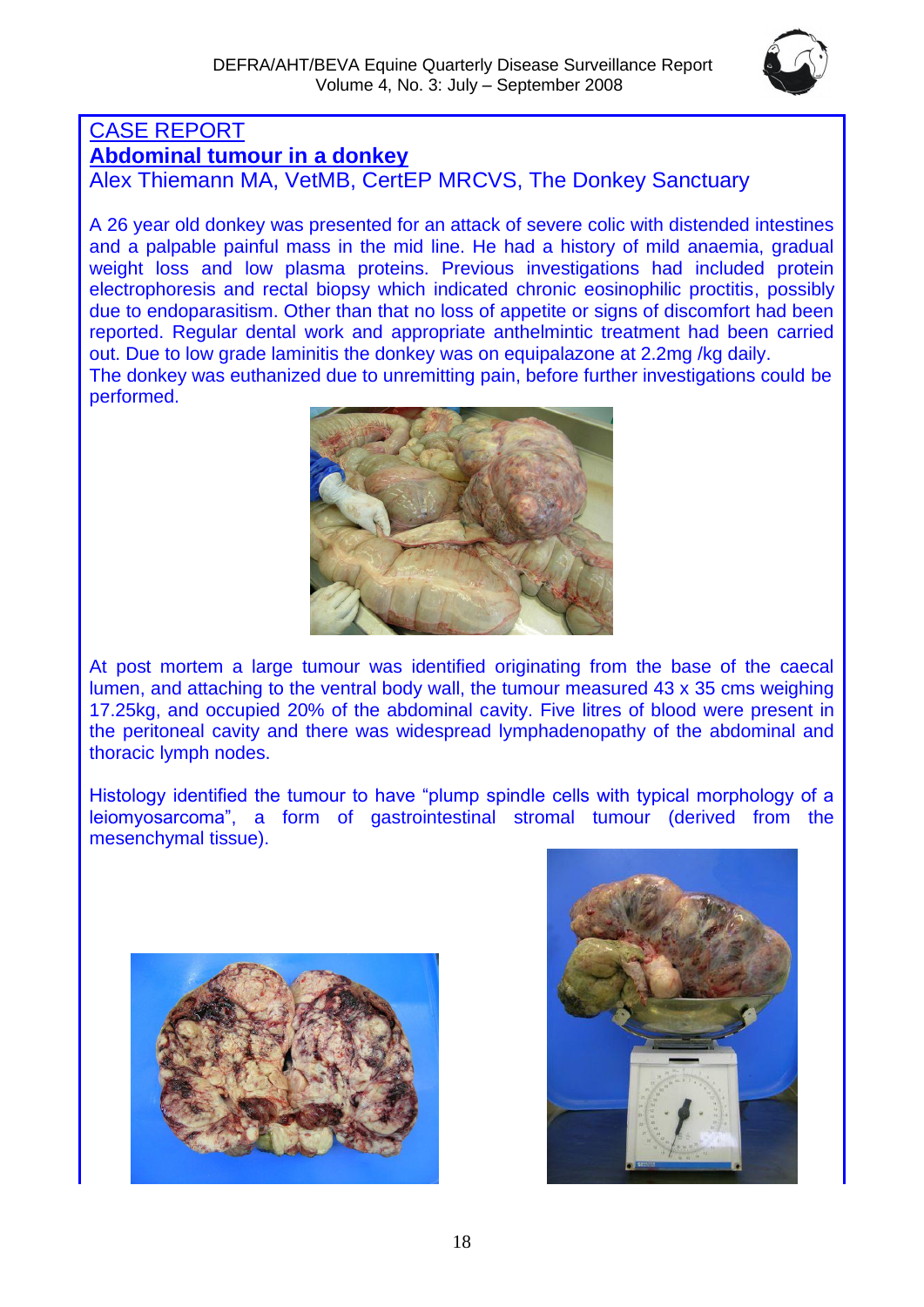

The case highlights several of the problems when treating geriatric donkeys. They are stoical animals often not exhibiting signs of mild-moderate colic in a demonstrative fashion, especially when pain relief is being administered for a chronic condition. Weight loss is common in elderly donkeys and could partly have been explained by this donkey's dental condition. Surgery for colic may not be a prudent option in geriatric animals with multiple problems (laminitis, dental disease).

Practitioners should take seriously reports of loss of weight and condition in geriatric donkeys and bear in mind that abdominal neoplasia is not uncommon in this age group.

*Reference*:

Hafner S, Harmon B G and King T (2001) Gastrointestinal stromal tumours of the equine cecum. *Veterinary Pathology* **38**, 242-246.

*Acknowledgements*:

Thanks to staff at The Donkey Sanctuary pathology laboratory, and to Abbey Veterinary Services, Newton Abbot for the histology.